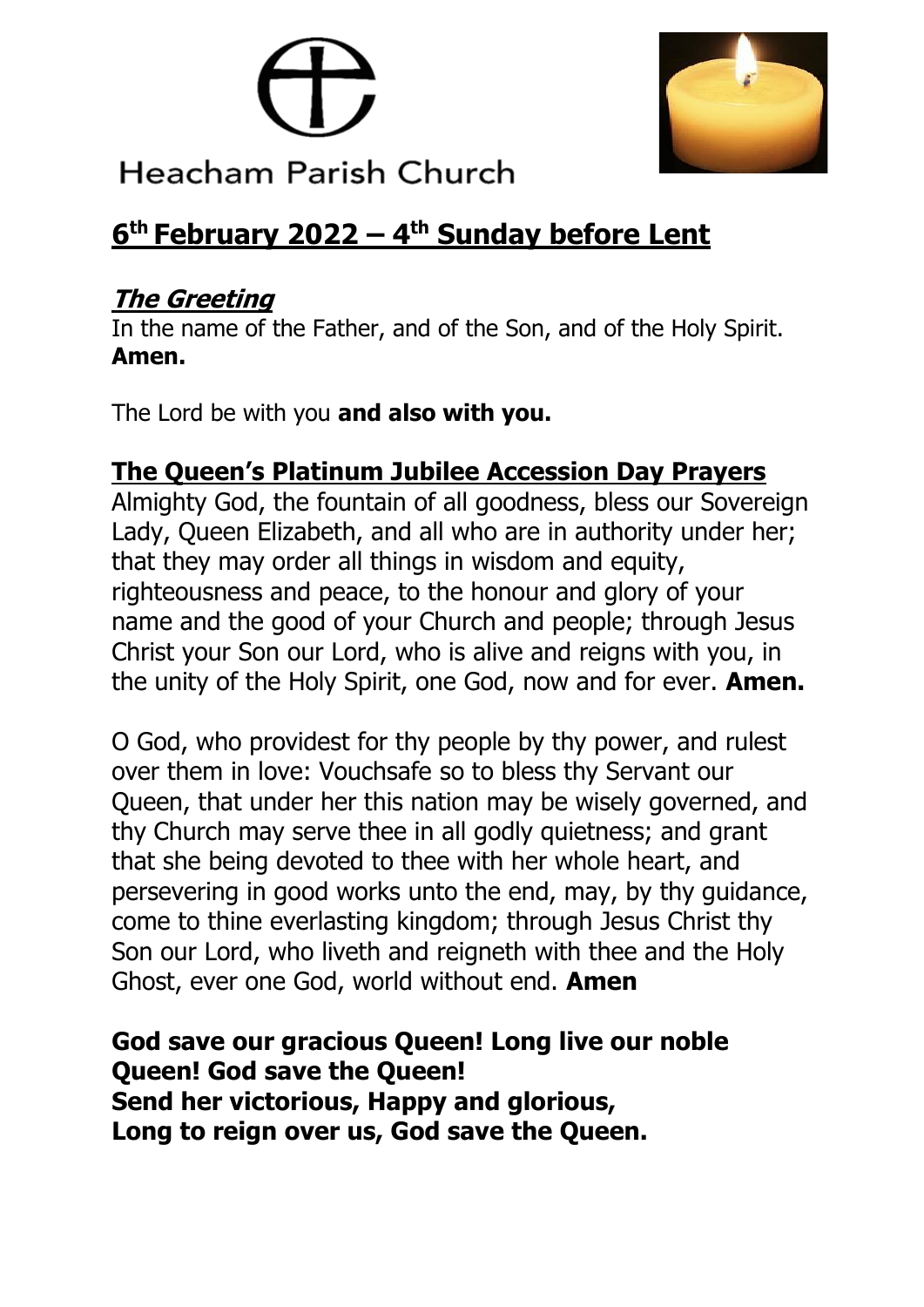**Thy choicest gifts in store On her be pleased to pour, Long may she reign. May she defend our laws, And ever give us cause, To sing with heart and voice, God save the Queen.**

#### Hymn: **Dear Lord and Father (HON 144)**

Dear Lord and Father of mankind, forgive our foolish ways! Re-clothe us in our rightful mind, in purer lives they service find, in deeper rev'rence praise, in deeper rev'rence praise.

In simple trust like theirs who heard, beside the Syrian sea, the gracious calling of the Lord, let us, like them, without a word, rise up and follow thee, rise up and follow thee.

O Sabbath rest by Galilee! O calm of hills above, where Jesus knelt to share with thee the silence of eternity, interpreted by love! Interpreted by love!

Drop thy still dews of quietness, till all our strivings cease; take from our souls the strain and stress, and let our ordered lives confess the beauty of thy peace, the beauty of thy peace.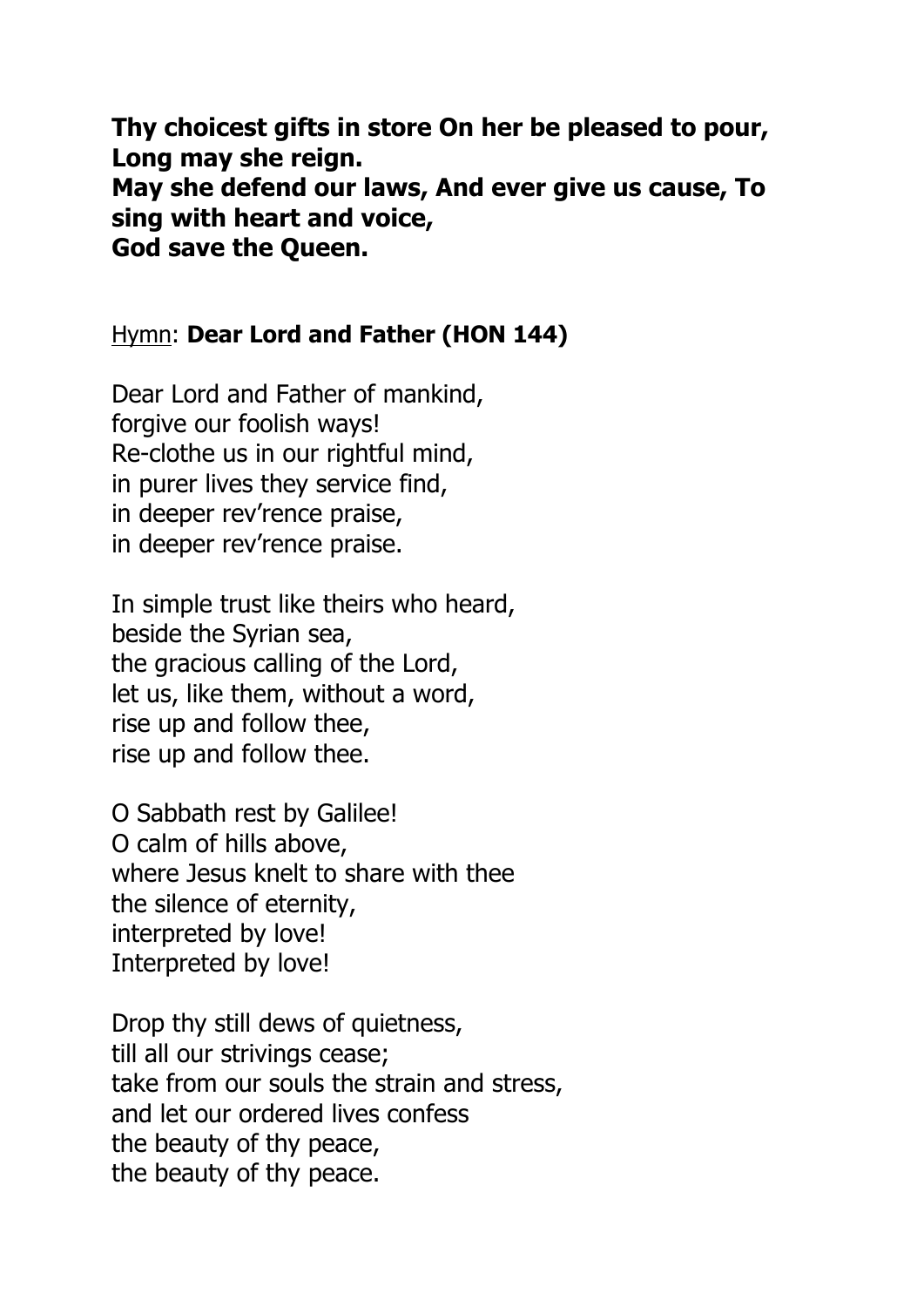Breathe through the heats of our desire thy coolness and thy balm; let sense be dumb, let flesh retire; speak through the earthquake, Wind and fire, O still small voice of calm O still small voice of calm.

### **Prayer of preparation**

**Almighty God, to whom all hearts are open, all desires known, and from whom no secrets are hidden: cleanse the thoughts of our hearts by the inspiration of your Holy Spirit, that we may perfectly love you, and worthily magnify your holy name; through Christ our Lord. Amen.**

#### **Prayers of Penitence**

Our Lord Jesus Christ said: The first commandment is this: 'Hear, O Israel, the Lord our God is the only Lord. You shall love the Lord your God with all your heart, with all your soul, with all your mind, and with all your strength.' The second is this: 'Love your neighbour as yourself.' There is no other commandment greater than these. On these two commandments hang all the law and the prophets. **Amen. Lord, have mercy.** When the Lord comes, he will bring to light the things now hidden in darkness, and will disclose the purposes of the heart. Therefore in the light of Christ let us confess our sins.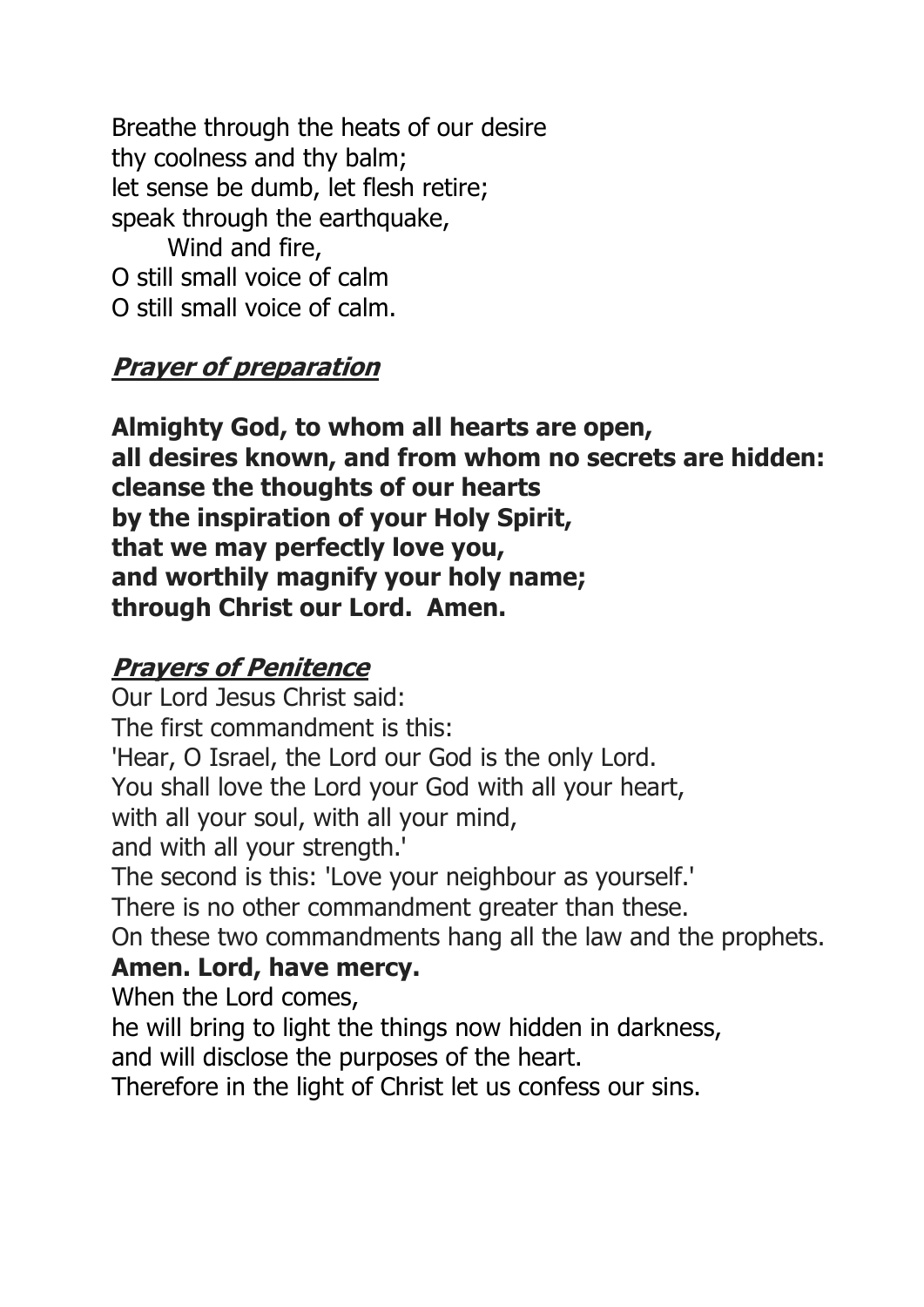God so loved the world that he gave his only Son Jesus Christ to save us from our sins, to be our advocate in heaven, and to bring us to eternal life.

Let us confess our sins in penitence and faith, firmly resolved to keep God's commandments and to live in love and peace with all.

# **Confession**

**Almighty God, our heavenly Father, we have sinned against you and against our neighbour in thought and word and deed, through negligence, through weakness, through our own deliberate fault. We are truly sorry and repent of all our sins.**

**For the sake of your Son Jesus Christ,**

**who died for us, forgive us all that is past and grant that we may serve you in newness of life to the glory of your name. Amen.**

Almighty God, who forgives all who truly repent, have mercy upon you, pardon and deliver you from all your sins, confirm and strengthen you in all goodness, and keep you in life eternal; through Jesus Christ our Lord. **Amen.**

#### **Gloria in Excelsis**

**Glory, glory to God, glory to God in the high-est; peace to his people on earth, peace to his people on earth.** 

**Lord God, heavenly King, almighty God, and Father, we worship you, we give you thanks, we praise you for your glory.**

**Glory, glory to God, glory to God in the highest.**

**peace to his people on earth, peace to his people on earth.**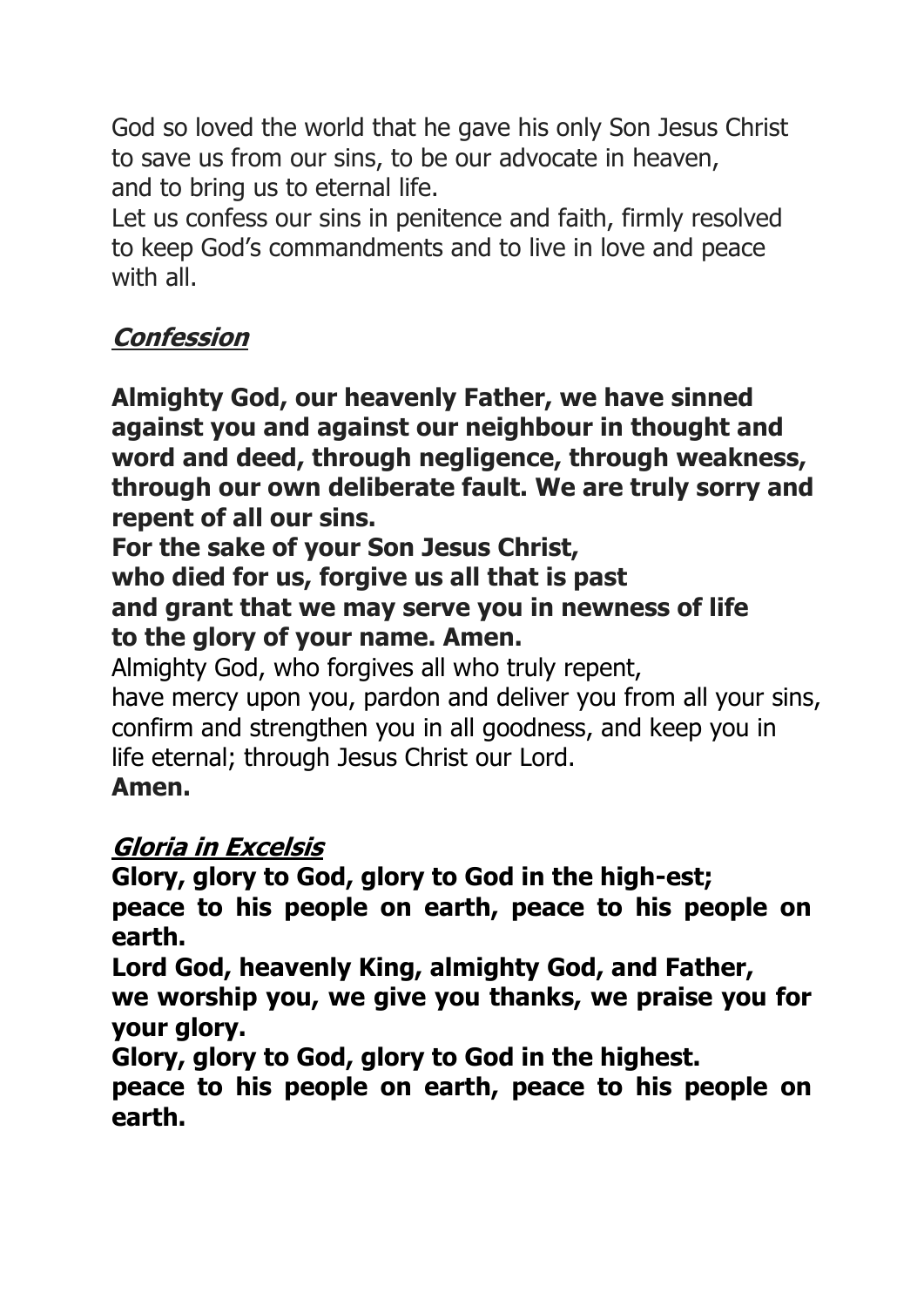**Lord Jesus Christ, only Son of the Father, Lord God, Lamb of God, you take away the sin of the world; have mercy on us.** 

**You are seated at the right hand of the Father; receive our prayer, receive our prayer, receive our prayer.** 

**You alone are the Holy One, you alone are the Lord. you alone are the Lord, you alone are the Most High. Jesus Christ, with the Holy Spirit, in the glory, the glory, the glory of God the Father. Amen.**

### **The Collect**

Almighty God, give us grace to cast away the works of darkness and to put on the armour of light, now in the time of this mortal life, in which your Son Jesus Christ came to us in great humility;

that on the last day, when he shall come again in his glorious majesty to judge the living and the dead, we may rise to the life immortal; through him who is alive and reigns with you, in the unity of the Holy Spirit, one God, now and for ever. Amen

**Bible reading** – Luke 5:1-11 read by John Bird

#### Hymn: **I will make you fishers of men**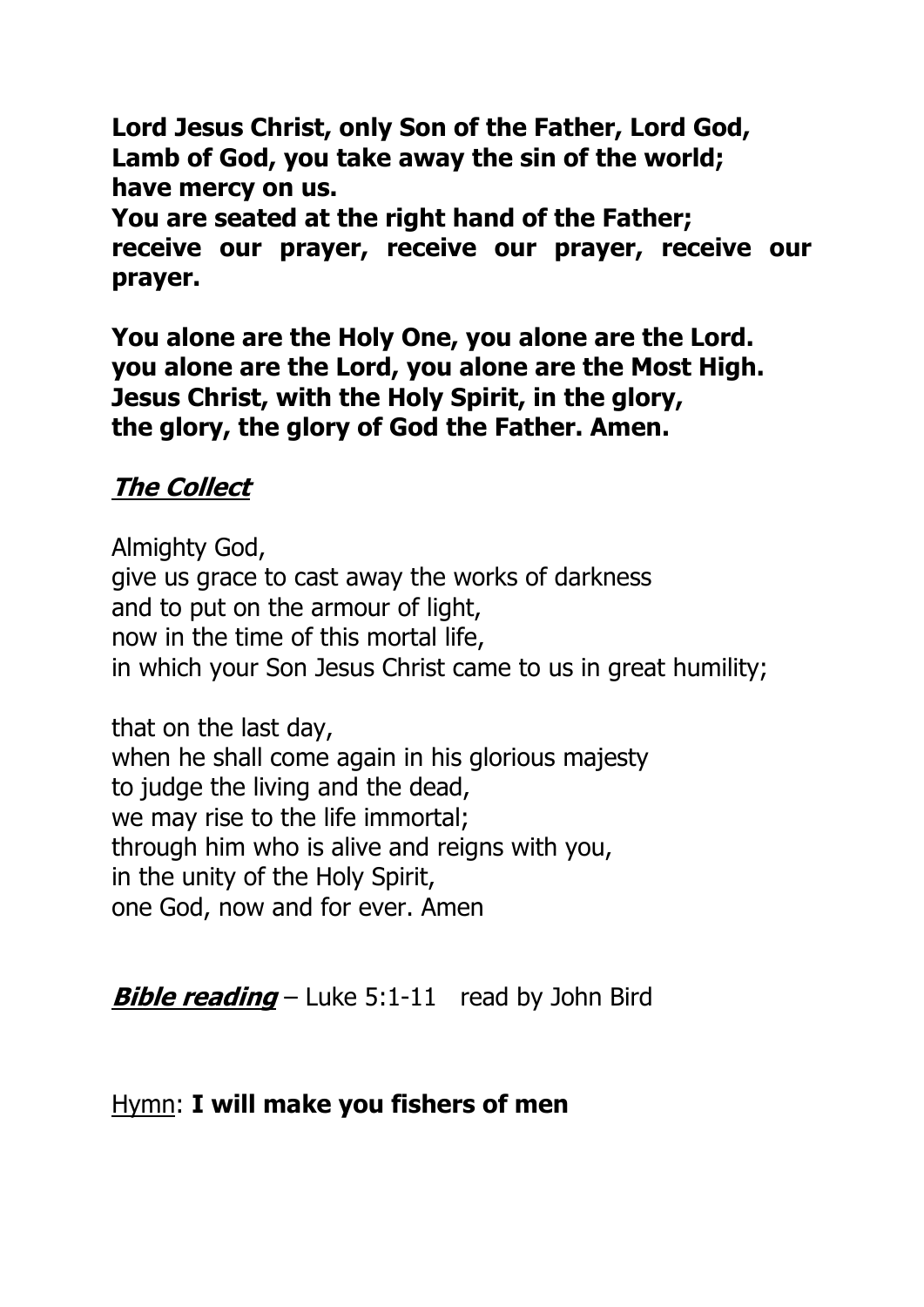I will make you fishers of men, Fishers of men, fishers of men; I will make you fishers of men, If you follow Me. If you follow Me. If you follow Me; I will make you fishers of men, If you follow Me.

# **A reflection** – by Bishop Jane

We are unable to provide the sermon from Bishop Jane, but it will be available on our youtube channel from Sunday.

# **The Nicene Creed**

**We believe in one God, the Father, the Almighty, maker of heaven and earth, of all that is, seen and unseen. We believe in one Lord, Jesus Christ, the only Son of God, eternally begotten of the Father, God from God, Light from Light, true God from true God, begotten, not made, of one Being with the Father; through him all things were made. For us and for our salvation he came down from heaven, was incarnate from the Holy Spirit and the Virgin Mary and was made man. For our sake he was crucified under Pontius Pilate; he suffered death and was buried.**

**On the third day he rose again in accordance with the Scriptures; he ascended into heaven and is seated at the right hand of the Father.**

**He will come again in glory to judge the living and the dead, and his kingdom will have no end. We believe in the Holy Spirit, the Lord, the giver of life, who proceeds from the Father and the Son, who with the Father and the Son is worshipped and glorified, who has spoken through the prophets.**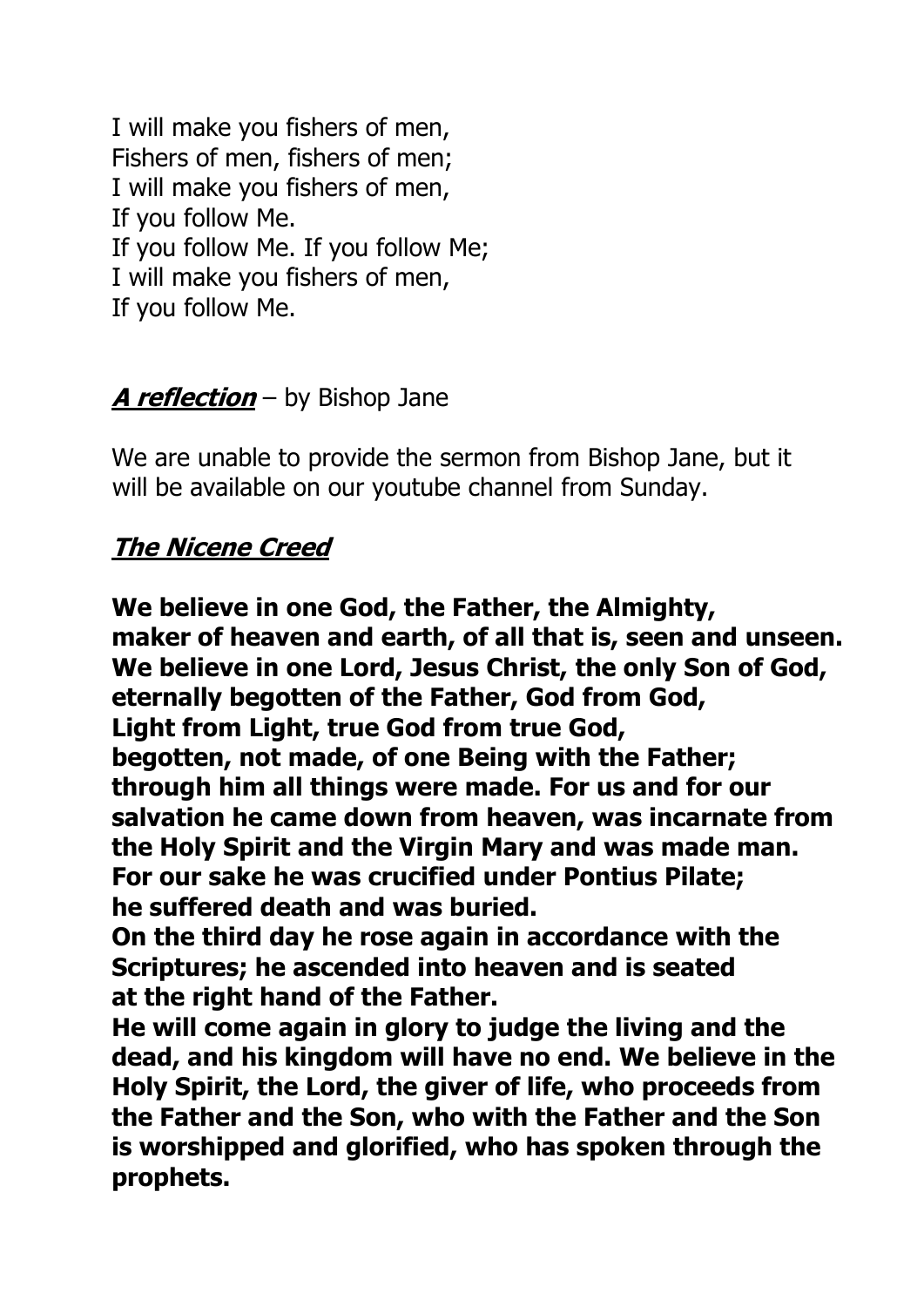**We believe in one holy catholic and apostolic Church. We acknowledge one baptism for the forgiveness of sins. We look for the resurrection of the dead, and the life of the world to come. Amen**

### **Prayers of Intercession** - Led by Judith and Terry

Heavenly Father,

 We come before you now, aware of all our failings during the past week and in need of Your mercy, forgive us the times we have not done Your will and prepare us now for the coming week ahead.

This we pray in Your precious name, **Amen.**

Lord,

We truly thank you for the answers to our prayers and for those yet unanswered, give us patience as we wait on your perfect timing.

This we pray in Your precious name, **Amen.**

Heavenly Father,

When you first called your disciples, you had a plan for their lives, we thank you now, that you have called Bishop Jane to your service. We pray that you will show her the way ahead as she seeks to discern your will and with prayer and reflection may she know the mind of Christ as she serves your people according to your will.

This we pray in your precious name, **Amen.**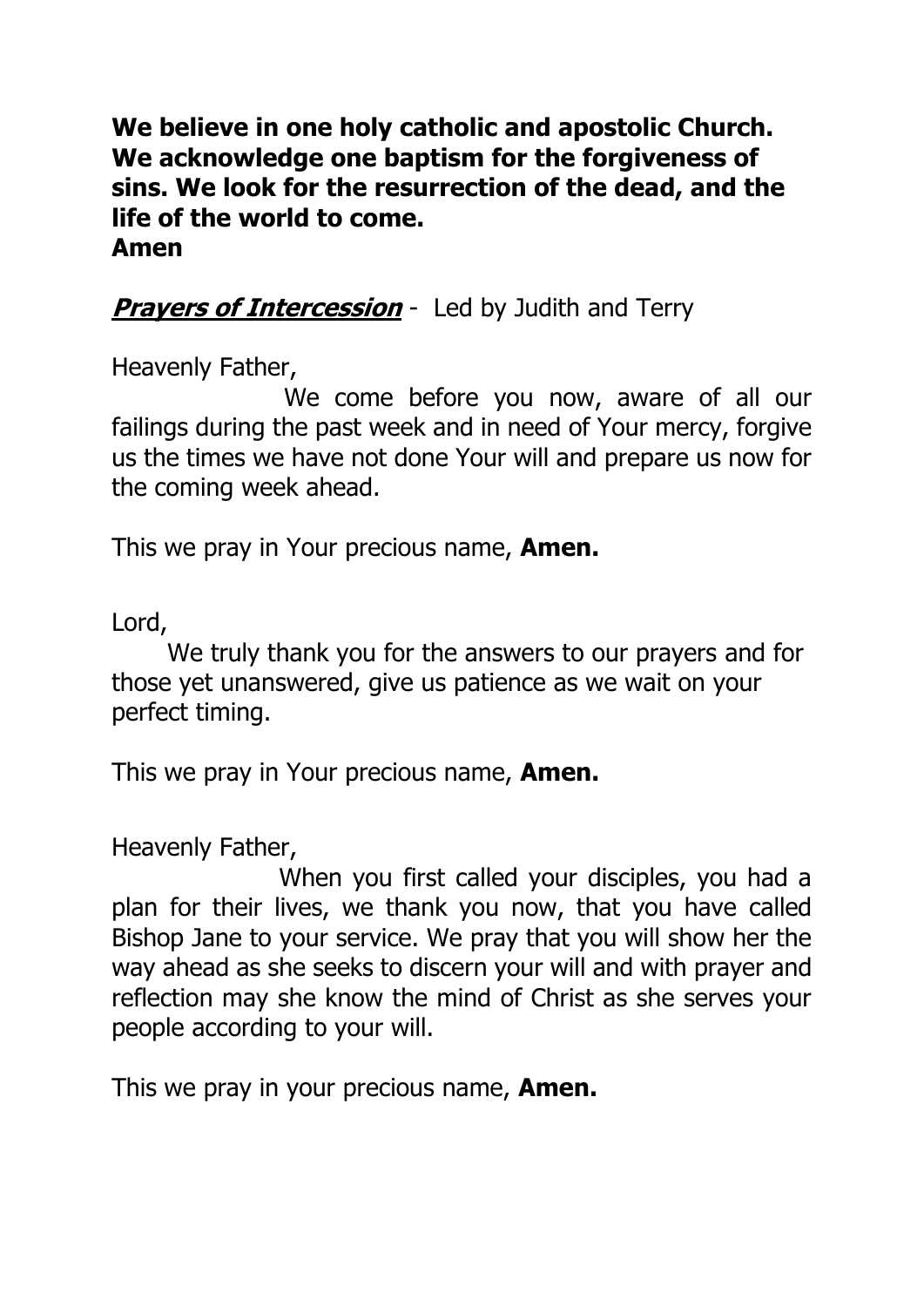Lord,

We pray for Veronica as she leads Your people here in Heacham. For the Readers and Church warden and all those who have worked hard during the Covid pandemic equip them with wisdom and grace as they continue to do your will.

This we pray in your precious name, **Amen.**

Heavenly Father,

We pray for the situation developing on the Russian border with Ukraine. May this region work towards a common good and that reconciliation will prevail. Lord you are the only source of peace, bring leaders to the knowledge of your presence and may they look to Your wisdom, mercy, and grace.

This we pray in your precious name, **Amen.**

### **The Peace**

Peace be with you.

### Hymn: **Amazing Grace (HON 29)**

Amazing grace! How sweet the sound that saved a wretch like me. I once was lost, but now I'm found; was blind, but now I see.

'Twas grace that taught my heart to fear, and grace my fears relieved. How precious did that grace appear the hour I first believed.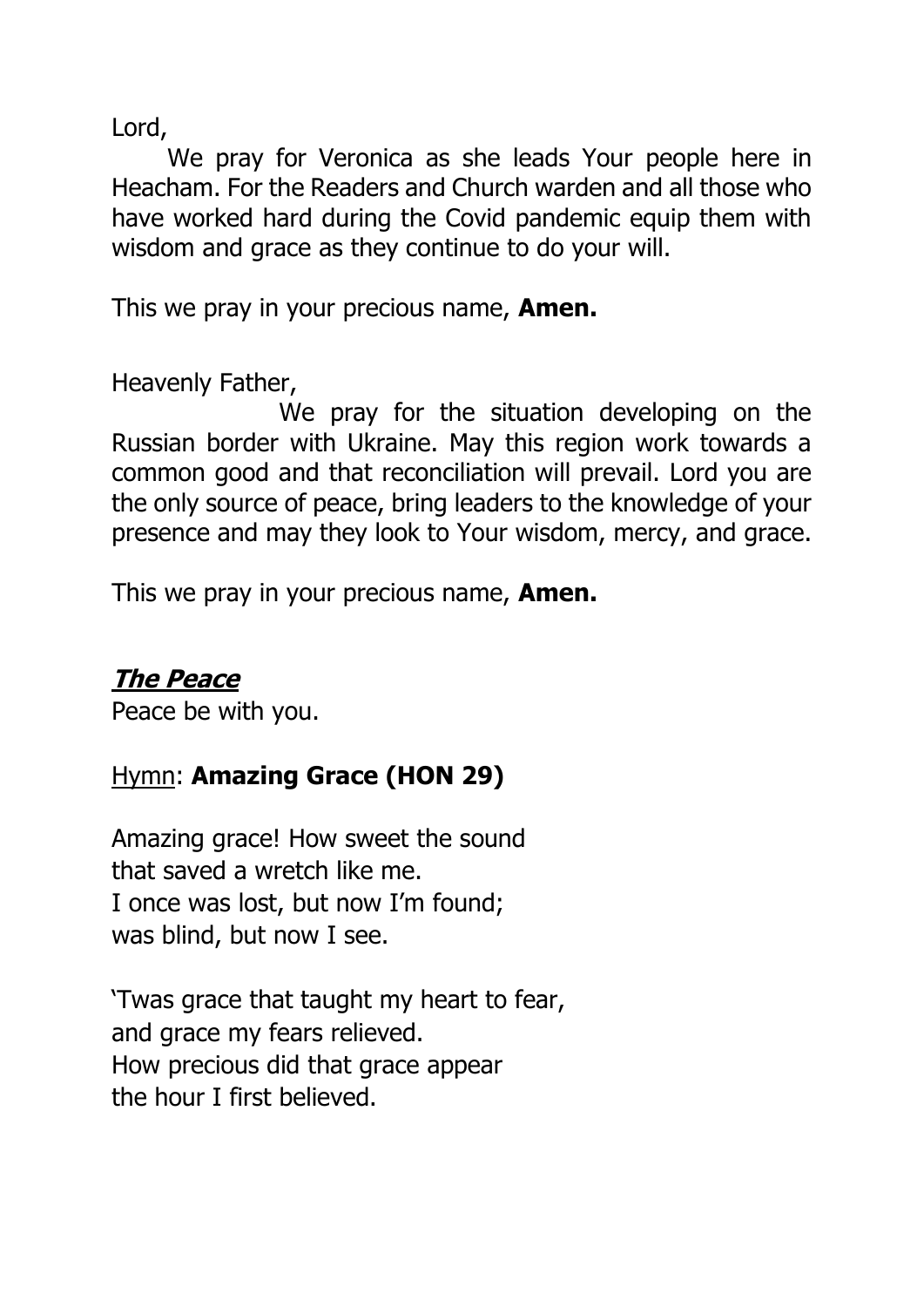Through many dangers, toils and snares I have already come. 'Tis grace that brought me safe thus far, and grace will lead me home.

The Lord has promised good to me, his word my hope secures; he will my shield and portion be as long as life endures.

When we've been there a thousand years, bright shining as the sun, we've no less days to sing God's praise than when we first begun.

#### **The Eucharistic Prayer**

The Lord is here. **His Spirit is with us**.

Lift up your hearts. **We lift them to the Lord.**

Let us give thanks to the Lord our God. **It is right to give thanks and praise.**

Father, we give you thanks and praise through your beloved Son Jesus Christ, your living Word, through whom you have created all things; who was sent by you in your great goodness to be our Saviour.

By the power of the Holy Spirit he took flesh;

as your Son, born of the blessed Virgin,

he lived on earth and went about among us;

he opened wide his arms for us on the cross;

he put an end to death by dying for us;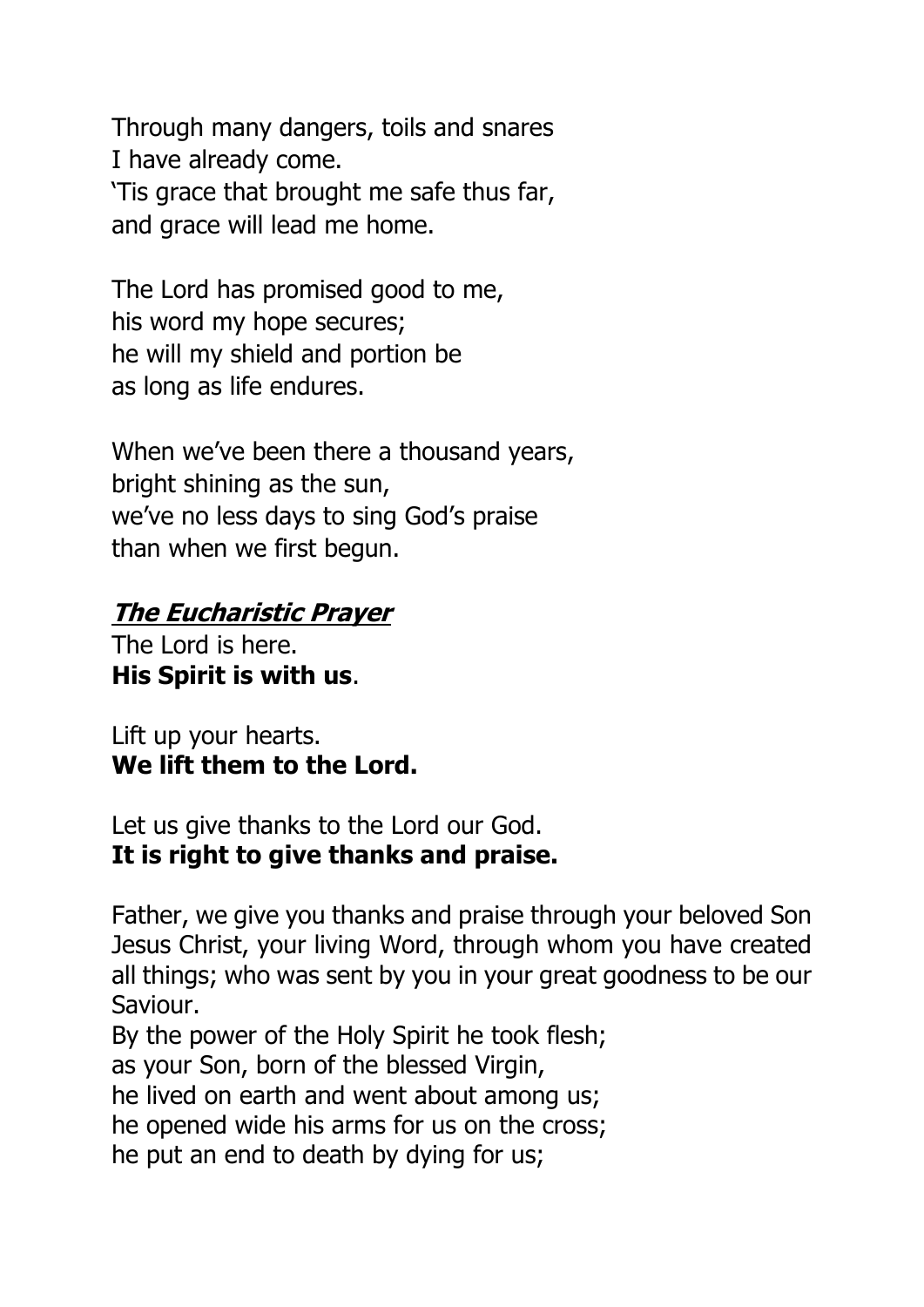and revealed the resurrection by rising to new life; so he fulfilled your will and won for you a holy people. Therefore with angels and archangels, and with all the company of heaven, we proclaim your great and glorious name, for ever praising you and saying:

#### **Holy, holy, holy Lord, God of power and might, heaven and earth are full of your glory. Hosanna in the highest. Blessed is he who comes in the name of the Lord. Hosanna in the highest.**

Lord, you are holy indeed, the source of all holiness; grant that by the power of your Holy Spirit, and according to your holy will, these gifts of bread and wine may be to us the body and blood of our Lord Jesus Christ;

who, in the same night that he was betrayed,

took bread and gave you thanks; he broke it and gave it to his disciples, saying: Take, eat; this is my body which is given for you;

do this in remembrance of me.

In the same way, after supper he took the cup and gave you thanks; he gave it to them, saying: Drink this, all of you; this is my blood of the new covenant, which is shed for you and for many for the forgiveness of sins.

Do this, as often as you drink it, in remembrance of me.

Great is the mystery of faith: **Christ has died: Christ is risen: Christ will come again.**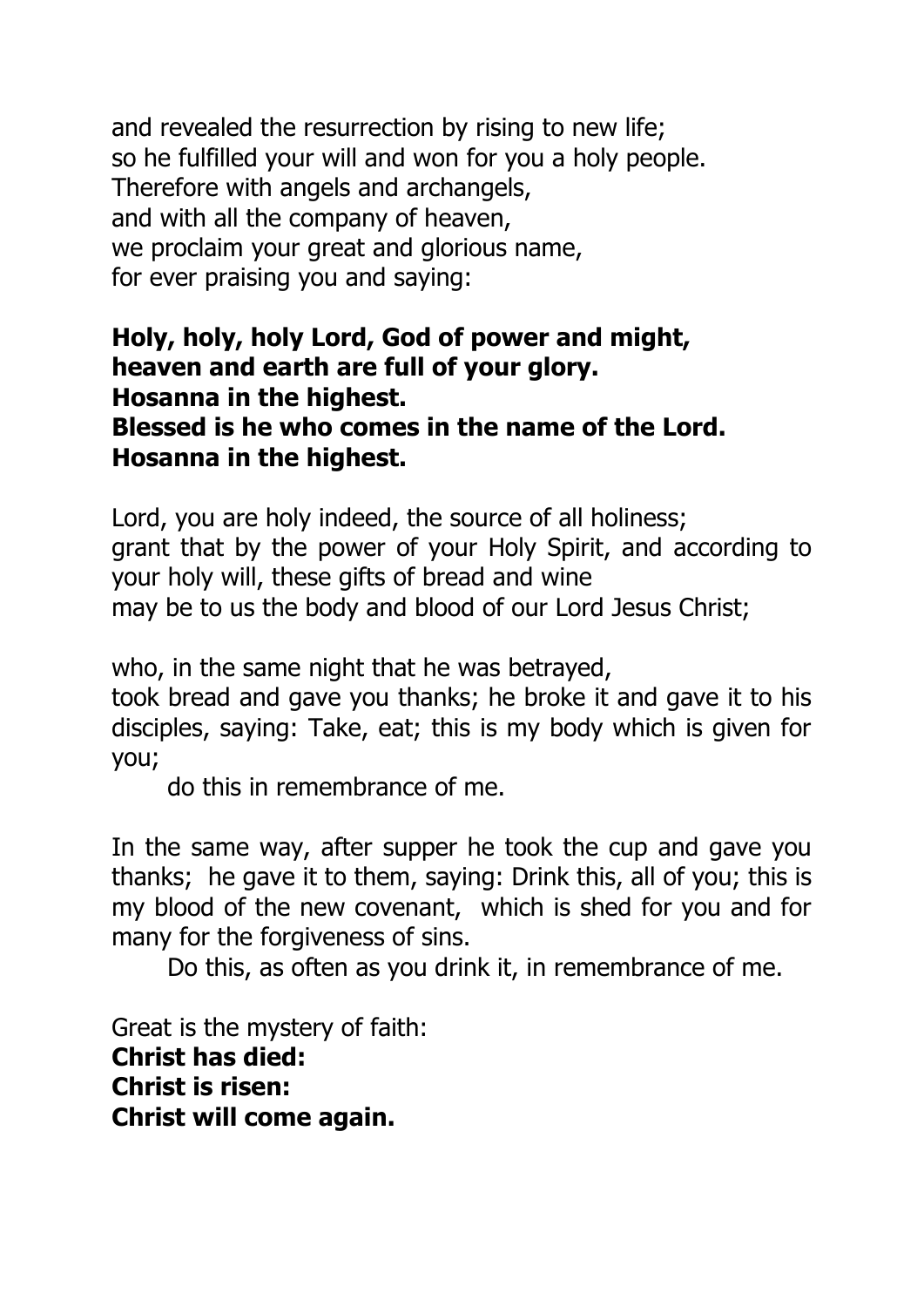And so, Father, calling to mind his death on the cross, his perfect sacrifice made once for the sins of the whole world; rejoicing in his mighty resurrection and glorious ascension, and looking for his coming in glory,

we celebrate this memorial of our redemption.

As we offer you this our sacrifice of praise and thanksgiving, we bring before you this bread and this cup and we thank you for counting us worthy to stand in your presence and serve you.

Send the Holy Spirit on your people and gather into one in your kingdom all who share this one bread and one cup, so that we, in the company of all the saints, may praise and glorify you for ever, through Jesus Christ our Lord; by whom, and with whom, and in whom, in the unity of the Holy Spirit, all honour and glory be yours, almighty Father, for ever and ever. **Amen.**

# **The Lord's Prayer**

# **Breaking of the Bread**

We break this bread to share in the body of Christ **Though we are many, we are one body, because we all share in one bread.**

### **Giving of Communion**

God's holy gifts for God's holy people. **Jesus Christ is holy, Jesus Christ is Lord, to the glory of God the Father.**

#### **Prayer after Communion**

**Almighty God, we thank you for feeding us with the body and blood of your Son Jesus Christ. Through him we offer you our souls and bodies to be a living sacrifice. Send us out in the power of your Spirit to live and work to your praise and glory. Amen.**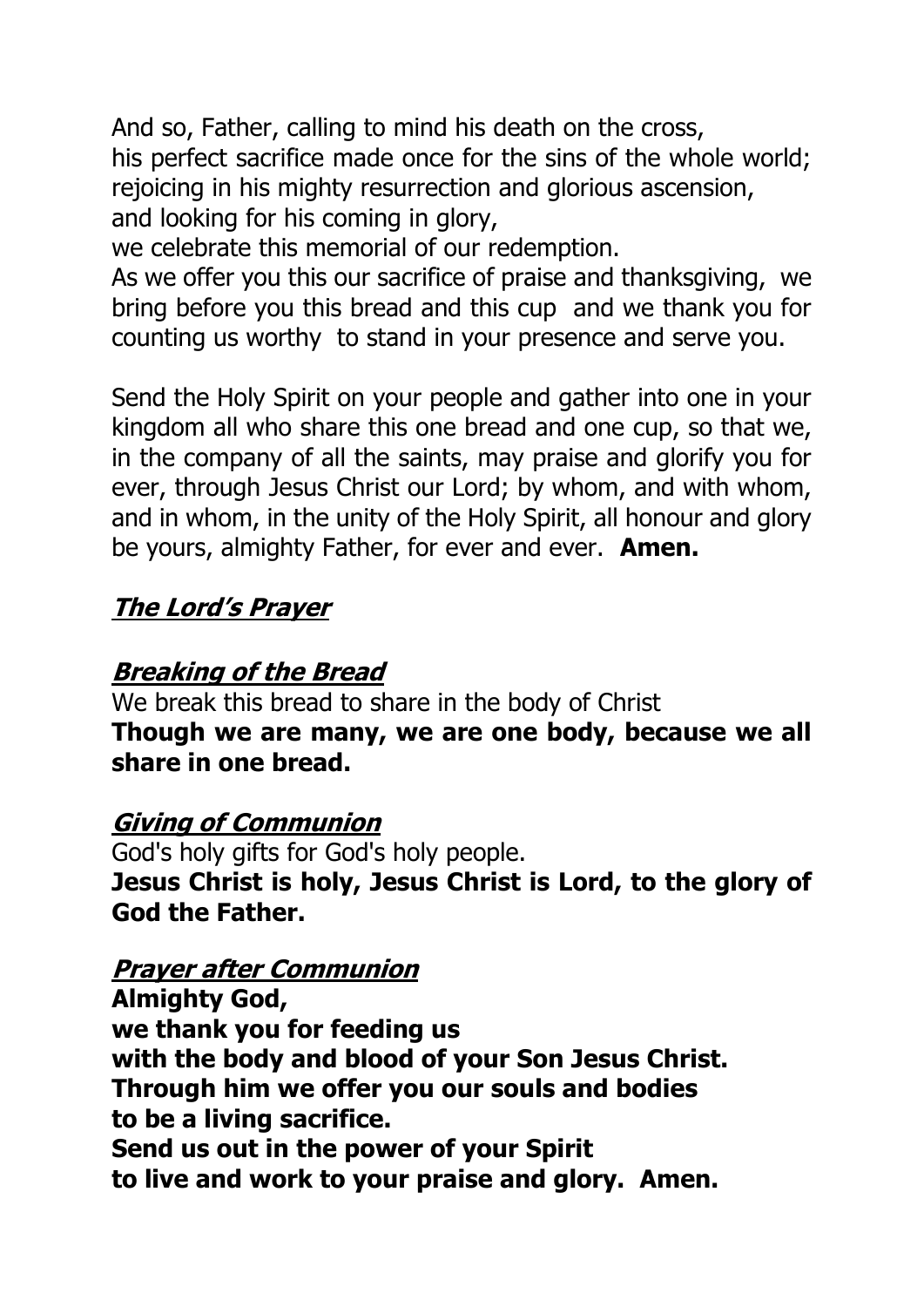#### **Blessing**

The peace of God, which passes all understanding, keep your hearts and minds in the knowledge and love of God, and of his Son Jesus Christ our Lord; and the blessing of God almighty, the Father, the Son, and the Holy Spirit, be among you and remain with you always.

### Hymn: **I danced in the morning (HON 305)**

I danced in the morning when the world was begun, and I danced in the moon and the stars and the sun, and I came down from heaven and I danced on the earth, at Bethlehem I had my birth.

> Dance then wherever you may be, I am the Lord of the Dance, said he, <sup>a</sup>nd I'll lead you all, wherever you may be, <sup>a</sup>nd I'll lead you all in the dance, said he.

I danced for the scribe and the Pharisee, but they would not dance and they wouldn't follow me. I danced for the fishermen, for James and John – they came with me and the dance went on.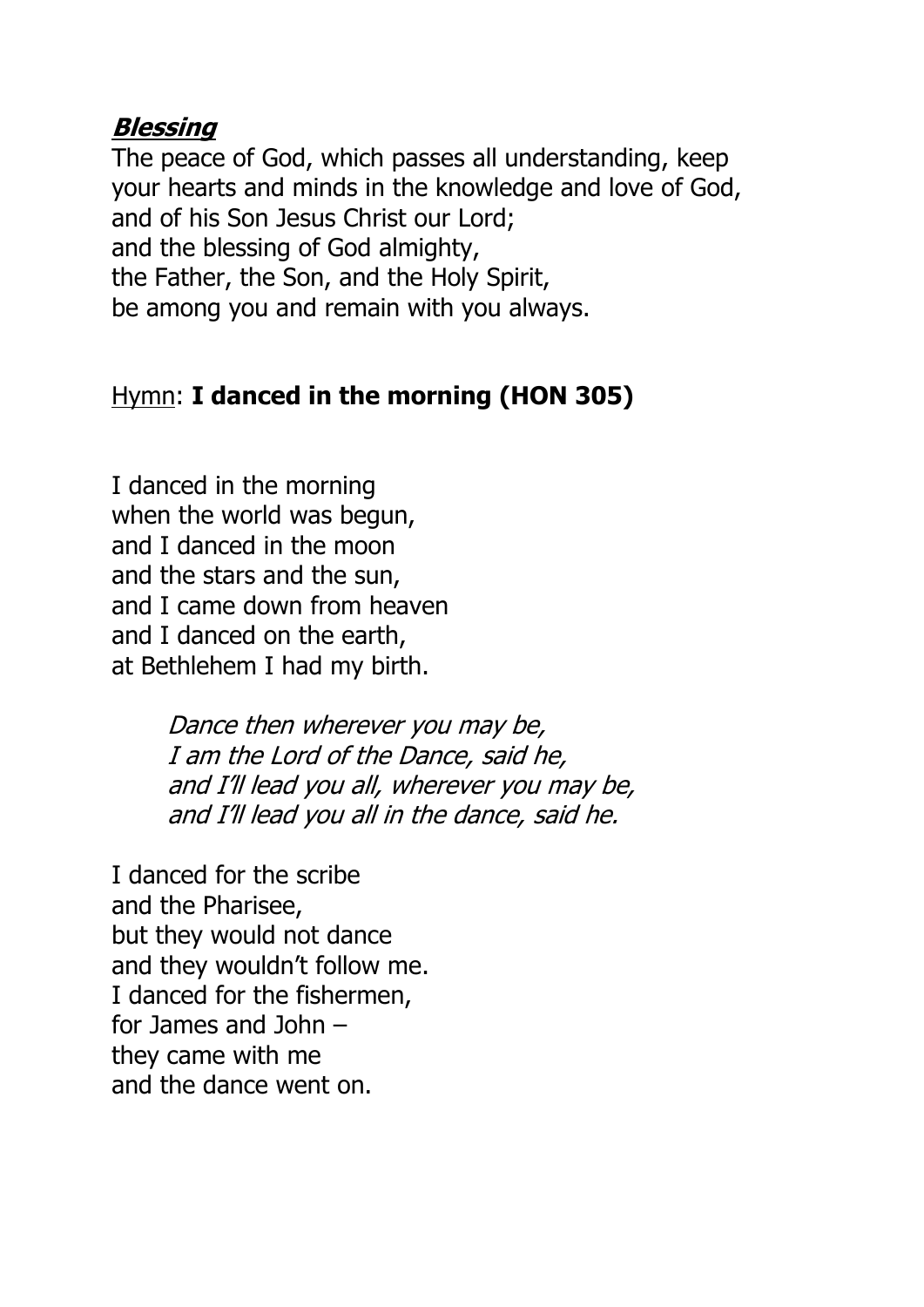I dance on the Sabbath and I cured the lame; the holy people, they said it was a shame. They whipped and they stripped and they hung me on high, and they left me there on a cross to die.

I danced on a Friday when the sky turned black – it's hard to dance with the devil on your back. They buried my body, and they thought I'd gone, but I am the dance, and I still go on.

They cut me down and I leapt up high; I am the life that'll never, never die; I'll live in you if you'll live in me – I am the Lord of the Dance, said he.

#### **Dismissal**

Go in peace to love and serve the Lord. **In the name of Christ. Amen.**

\*\*\*\*\*\*\*\*\*\*\*\*\*\*\*\*\*\*\*\*\*\*\*\*\*\*\*\*\*\*\*

Church Contact: Rev. Veronica Wilson tel. 01485 570697 Or email: [heacham.vicar@gmail.com](mailto:heacham.vicar@gmail.com)